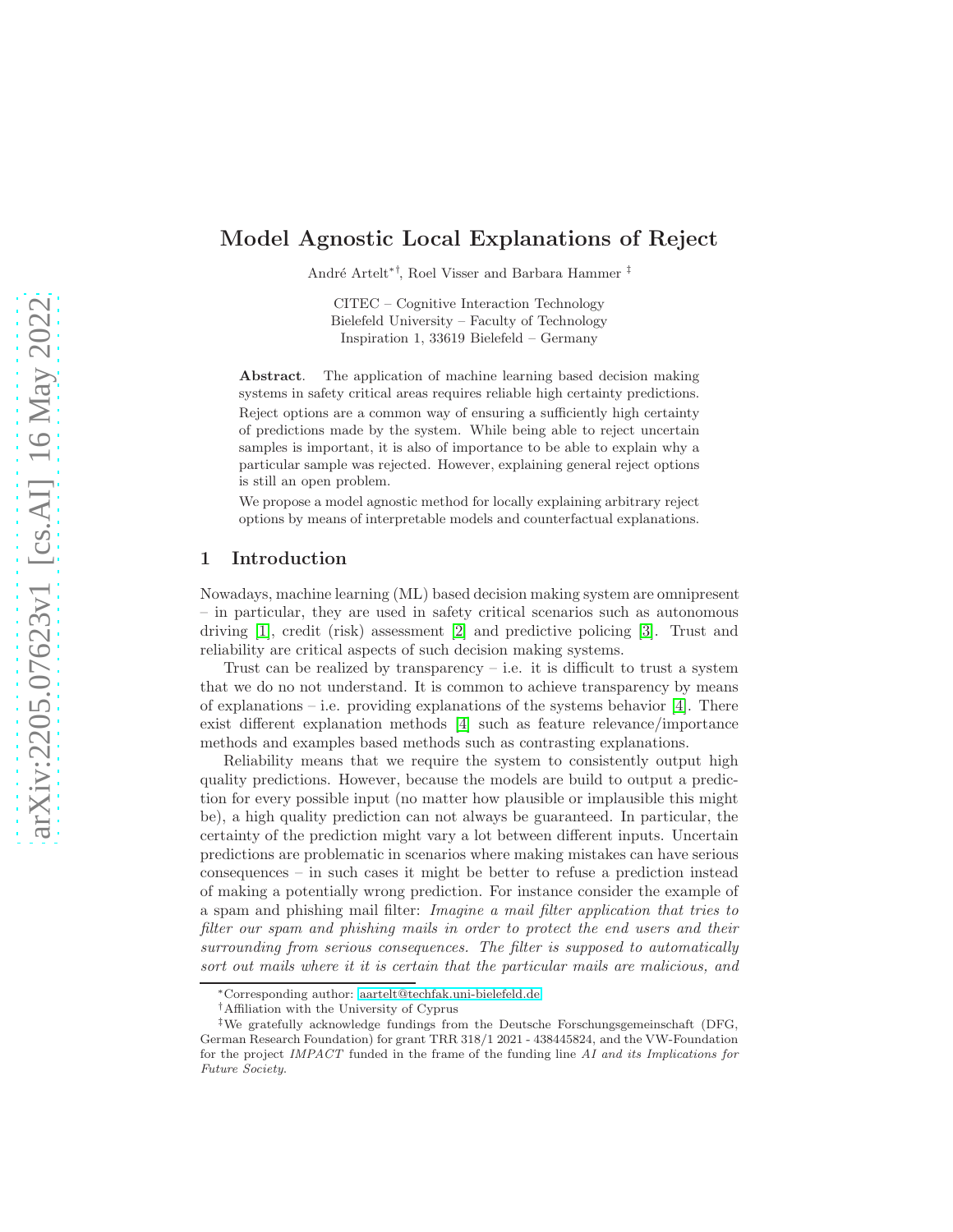pass all benign mails to the user without any delay. However, in cases where the filter is not absolute certain about its prediction (distinguishing benign vs. malicious), it should reject this mail and pass it to a human for manually checking its content – rejected mails might be passed to the user with an additional warning of taking care or to the it-security department of the company for further investigations and improvement of the filtering application. In order to understand the rejection and to support the further development of the filtering application, it is helpful to get an explanation why the filter was not able to classify the given mail.

Related Work and our Contributions Surprisingly, there does not exist a lot of work on explaining reject options. The only work we are aware of [\[5\]](#page-9-4), which deals with reject options for learning vector quantization (LVQ) models. However, their proposed method is completely tailored towards LVQ models and its specific reject options – i.e. it is not applicable to any other models or reject options.

In this work, we propose a model agnostic method for locally explaining any reject option  $-$  i.e. we propose a method that is applicable to any model and every possible reject option. Instead of globally explaining the given reject option, we aim for a local explanation  $-$  i.e. explaining why a particular sample was rejected or not.

The remainder of this work is structured as follows: We first briefly review the necessary foundations in Section [2](#page-1-0) and then propose our model agnostic local explanation of reject options in Section [3.](#page-4-0) Subsequently, we empirically evaluate our proposed methods from Section [3](#page-4-0) in Section [4.](#page-5-0) The work finishes with a summary and conclusion in Section [5.](#page-9-5)

## <span id="page-1-0"></span>2 Foundations

In the following, we briefly review the necessary foundations of this work. First, we introduce the general modeling of reject options in Section [2.1](#page-1-1) and subsequently conformal prediction as a potential implementation of a reject option. Then, we briefly touch upon eXplanaible AI and discuss local approximations (see Section [2.2.1\)](#page-3-0) and counterfactual explanations (see Section [2.2.2\)](#page-3-1).

#### <span id="page-1-1"></span>2.1 Reject Options

Given an arbitrary classifier  $h : \mathcal{X} \to \mathcal{Y}$ , a reject option [\[6\]](#page-9-6) is usually added by providing an additional function  $r_h : \mathcal{X} \to \mathbb{R}_+$  that measures the certainty of classifying  $\vec{x}$  and rejects a sample  $\vec{x}$  if the certainty is below a given threshold  $\theta$ :

<span id="page-1-2"></span>
$$
r_h(\vec{x}) < \theta \tag{1}
$$

where the subscript h denotes a potential dependency on the classifier  $h(\cdot)$ .

We can think about enriching a classifier  $h(\cdot)$  with a reject option as constructing a new classifier  $h': \mathcal{X} \to \mathcal{Y} \cup {\infty}$  where we add a reject symbol  $\infty$  to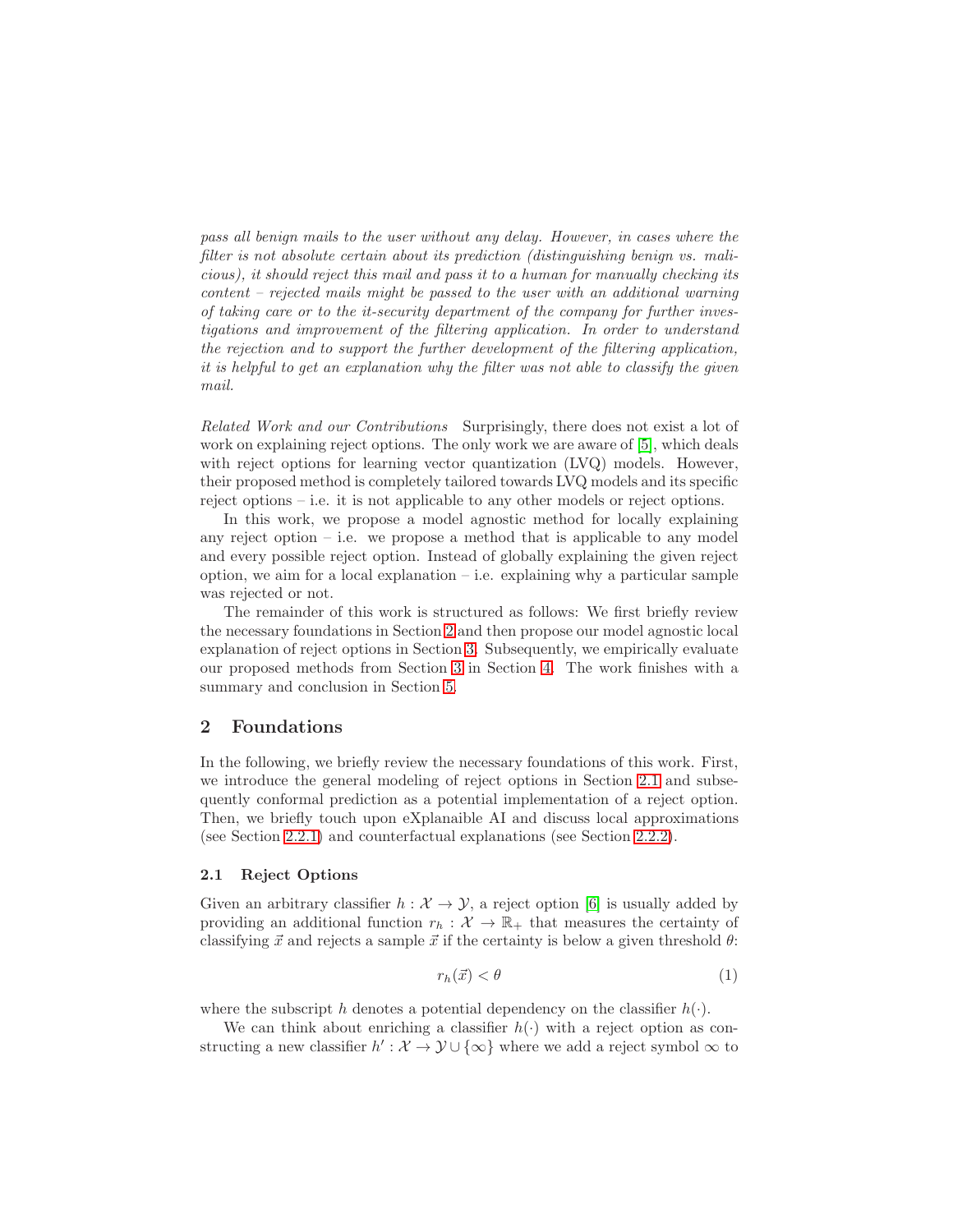the set of possible predictions  $\mathcal{Y}$ :

$$
h'(\vec{x}) = \begin{cases} h(\vec{x}) & \text{if } r_h(\vec{x}) \ge \theta \\ \infty & \text{otherwise} \end{cases}
$$
 (2)

In the following, we briefly introduce conformal prediction as a specific way of realizing such a reject option  $r(\cdot)$ .

#### 2.1.1 Conformal Prediction for Implementing a Reject Option

Assume that a (black-box) probabilistic classifier  $h : \mathcal{X} \to \mathcal{Y}$  of the following form is given:

<span id="page-2-0"></span>
$$
h(\vec{x}) = \underset{y \in \mathcal{Y}}{\arg \max} \ p(y \mid \vec{x}) \tag{3}
$$

where  $p(y | \vec{x})$  denotes the class wise probability as estimated by the classifier  $h(\cdot).$ 

A central building block of a conformal predictor [\[7\]](#page-9-7) is a so called nonconformity measure  $\phi_h : \mathcal{X}, \mathcal{Y} \to \mathbb{R}$  which measures how different a given labeled sample is from a given set of labeled samples we have seen before. In case of a probabilistic classifier  $h(\cdot)$ , a common non-conformity measure is given as follows:

$$
\phi_h(\vec{x}, y = j) = \max_{i \neq j} p_h(y = i | \vec{x}) - p_h(y = j | \vec{x})
$$
\n(4)

For calibrating (fitting) a conformal predictor based on  $h(\cdot)$ , we need another labeled data set  $\mathcal{D}_{\text{calib}} \subset \mathcal{X} \times \mathcal{Y}$  which was not used during the fitting of  $h(\cdot)$ . Calibrating/fitting an (inductive) conformal predictor means to compute the non-conformity  $\alpha_i$  of every sample from the calibration set by applying  $\phi_h(\cdot)$ :

$$
\alpha_i = \phi_h(\vec{x}_i, y = y_i) \tag{5}
$$

For every new data point  $\vec{x}_* \in \mathcal{X}$  that is going to be classified, we compute the non-conformity measure for every possible label in  $\mathcal{Y}$ :

$$
\alpha^i_* = \phi_h(\vec{x}_*, y = i) \tag{6}
$$

Next, the non-conformity scores of  $\vec{x}_*$  are compared with the non-conformity scores from the calibration set to compute p-values for every possible classification of  $\vec{x}_*$ :

$$
p_{y=i}(\vec{x}_*) = \frac{|\alpha_j \in \mathcal{D}_{\text{calib}} \ge \alpha_*^i|}{|\mathcal{D}_{\text{calib}}| + 1} \tag{7}
$$

The conformal predictor then selects the label with the larges p-value as a pre- $diction - i.e. Eq. (3) becomes:$  $diction - i.e. Eq. (3) becomes:$  $diction - i.e. Eq. (3) becomes:$ 

$$
h(\vec{x}_*) = \underset{i \in \mathcal{Y}}{\arg \max} \ p_{y=i}(\vec{x}_*) \tag{8}
$$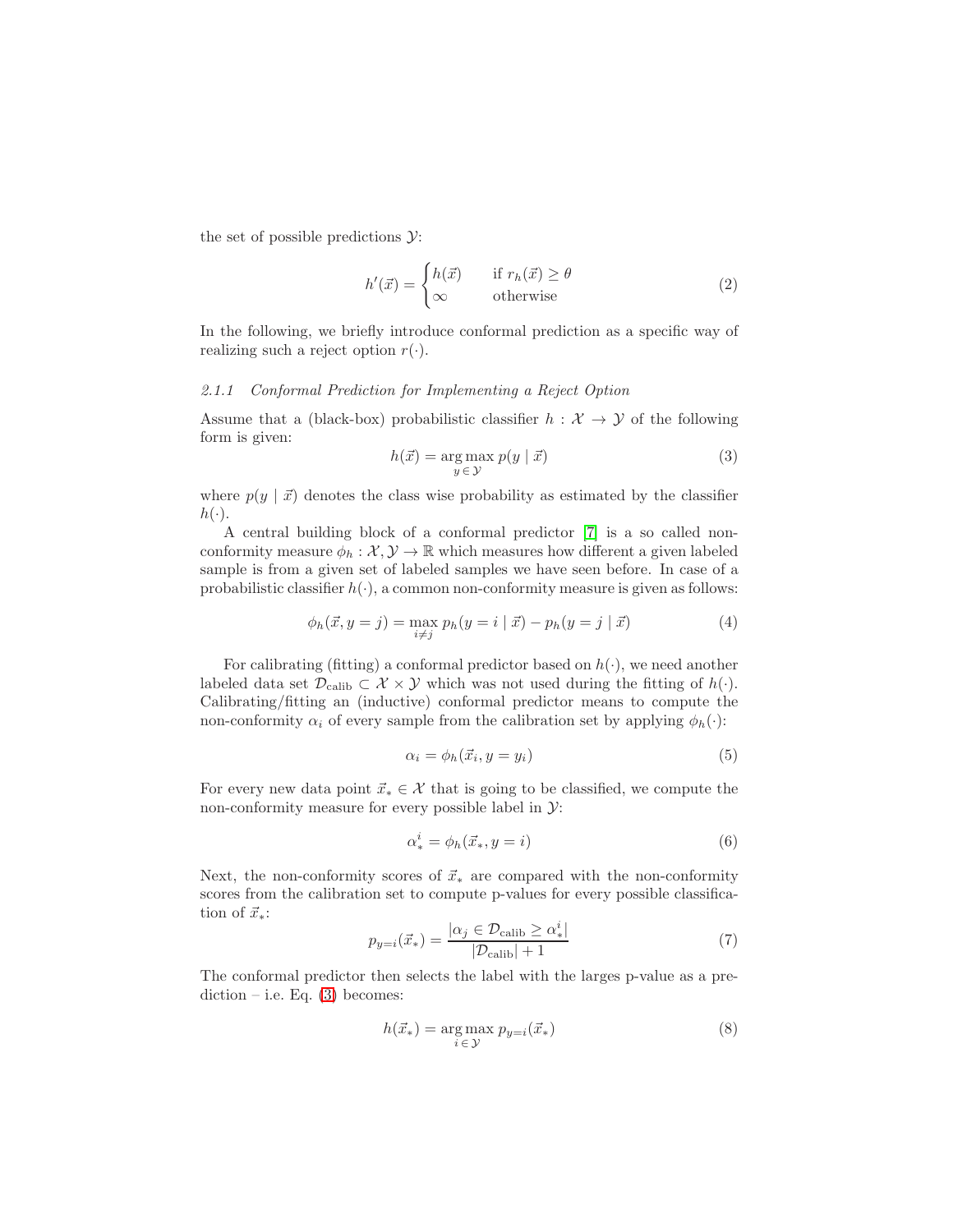The confidence of the prediction – i.e. how likely (given the training set) the prediction is compared to all other possible predictions – is then computed as follows:

<span id="page-3-2"></span>
$$
1 - \left(\max_{j \neq \arg\max_{i} p_{y=i}(\vec{x}_*)} p_{y=j}(\vec{x}_*)\right) \tag{9}
$$

and the credibility – i.e. how well the training set supports the prediction – is given as follows:

<span id="page-3-3"></span>
$$
\psi(\vec{x}_*) = \max_i p_{y=i}(\vec{x}_*)
$$
\n(10)

In order to use conformal prediction for implementing a reject option Eq. [\(1\)](#page-1-2) [\[8\]](#page-9-8), one could use either the conformity score Eq. [\(9\)](#page-3-2) or the credibility score Eq. [\(10\)](#page-3-3). As it is common practice, we use the credibility as a reject score in this work:

<span id="page-3-4"></span>
$$
r_h(\vec{x}) = \psi(\vec{x}) \tag{11}
$$

### 2.2 Explanations

In the following, we briefly review two popular types of explanations. Explanations using local approximations (Section [2.2.1\)](#page-3-0) and counterfactual explanations as an instance of example based explanations (Section [2.2.2\)](#page-3-1).

#### <span id="page-3-0"></span>2.2.1 Local Approximations

There exist popular methods for locally explaining a given model  $h(\cdot)$ , instead of trying to come up with a global explanation [\[4\]](#page-9-3). A common approach for local explanations is to build a local approximation of the model  $h(\cdot)$  which is then used for creating an explanation.

A popular instance of such methods is LIME [9]. Here, the authors propose to fit an interpretable model (e.g. a linear model) to a set of labeled perturbed samples – i.e. the original model  $h(\cdot)$  is applied to perturbed instances of the given original sample  $\vec{x}_{\text{orig}}$  for which we want to compute a local explanation. The final, local, explanation is then constructed using the most relevant features of the local approximation – in order to get a meaningful explanation, the features must be interpretable and meaningful (e.g. super-pixels in case of images).

Another method that uses local approximations for computing a local explanation is Anchors [10]. Anchors are if-then rules based explanations that locally explain the prediction of the given model  $h(\cdot)$ .

#### <span id="page-3-1"></span>2.2.2 Counterfactual Explanations

Counterfactual explanations (often just called counterfactuals) are a prominent instance of contrasting explanations, which state a change to some features of a given input such that the resulting data point, called the counterfactual, causes a different behavior of the system than the original input does. Thus, one can think of a counterfactual explanation as a suggestion of actions that change the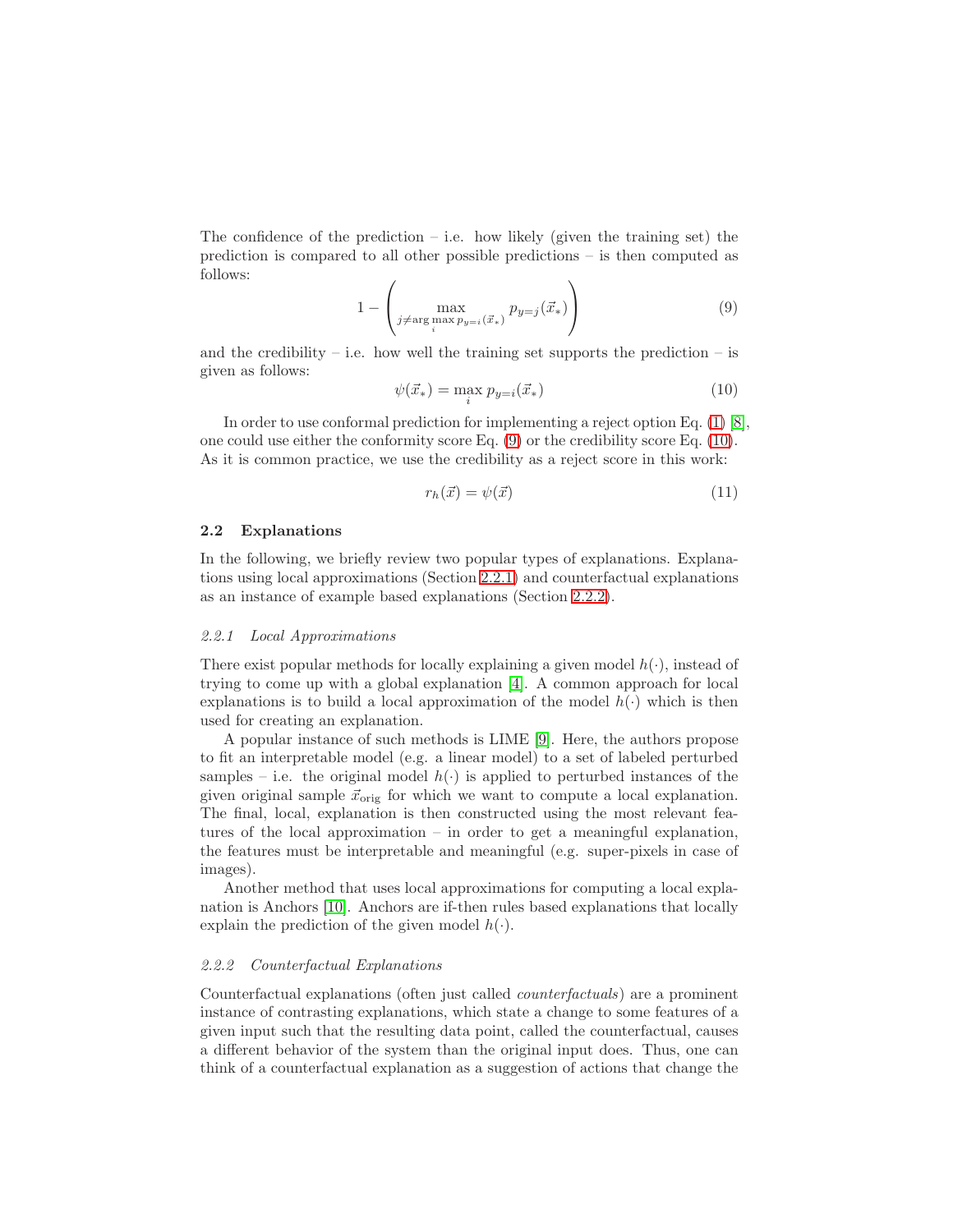model's behavior/prediction. One reason why counterfactual explanations are so popular is that there exists evidence that explanations used by humans are often contrasting in nature  $[11]$  – i.e. people often ask questions like "What would have to be different in order to observe a different outcome?". Despite their popularity, the missing uniqueness of counterfactuals could pose a problem: Often there exist more than one possible/valid counterfactual – this is called the Rashomon effect [\[4\]](#page-9-3) – and in such cases, it is not clear which or how many of them should be presented to the user. One common modeling approach (if this problem is not simply ignored) is to enforce uniqueness by a suitable formalization.

In order to keep the explanation (suggested changes) simple  $-$  i.e. easy to understand – an obvious strategy is to look for a small number of changes so that the resulting sample (counterfactual) is similar/close to the original sample, which is aimed to be captured by Definition [1.](#page-4-1)

<span id="page-4-1"></span>Definition 1 ((Closest) Counterfactual Explanation [\[12\]](#page-10-1)). Assume a prediction function  $h : \mathbb{R}^d \to \mathcal{Y}$  is given. Computing a counterfactual  $\vec{x}_{cf} \in \mathbb{R}^d$  for a given input  $\vec{x}_{orig} \in \mathbb{R}^d$  is phrased as an optimization problem:

<span id="page-4-2"></span>
$$
\underset{\vec{x}_{cf} \in \mathbb{R}^d}{\text{arg min}} \ \ell\left(h(\vec{x}_{cf}), y'\right) + C \cdot \theta(\vec{x}_{cf}, \vec{x}_{orig}) \tag{12}
$$

where  $\ell(\cdot)$  denotes a loss function, y' the target prediction,  $\theta(\cdot)$  a penalty for dissimilarity of  $\vec{x}_{cf}$  and  $\vec{x}_{orig}$ , and  $C > 0$  denotes the regularization strength.

In the following, we assume a binary classification problem: In this case, we denote a (closest) counterfactual  $\vec{x}_{cf}$  according to Definition [1](#page-4-1) of a given sample  $\vec{x}_{\text{orig}}$  under a prediction function  $h(\cdot)$  simply as  $\vec{x}_{\text{cf}} = \text{CF}(\vec{x}_{\text{orig}}, h)$  and drop the target label  $y'$  because it is uniquely determined.

The counterfactuals from Definition [1](#page-4-1) are also called closest counterfactuals because the optimization problem Eq. [\(12\)](#page-4-2) tries to find an explanation  $\vec{x}_{cf}$  that is as close as possible to the original sample  $\vec{x}_{\text{orig}}$ . However, other aspects like plausibility and actionability are ignored in Definition [1,](#page-4-1) but are covered in other work [\[13,](#page-10-2) [14,](#page-10-3) [15\]](#page-10-4) – note that it is not always clear which type of counterfactual is meant when people talk about counterfactuals. In this work, we use the term counterfactuals in the spirit of Definition [1.](#page-4-1)

### <span id="page-4-0"></span>3 Local Approximations for Explaining Reject

We propose a model agnostic approach for locally explaining arbitrary reject options – i.e. our method does not need access to the reject option or the underlying ML model, access to a prediction interface is sufficient. Instead of explaining the reject option globally, we aim for a local explanation only  $-$  i.e. explaining the reject of a particular sample.

Given a sample  $\vec{x}_{\text{orig}} \in \mathcal{X}$  which is rejected by the reject option, we sample a fixed number of samples  $\{\vec{x}_i\}$  from the neighborhood around  $\vec{x}_{\text{orig}}$  and label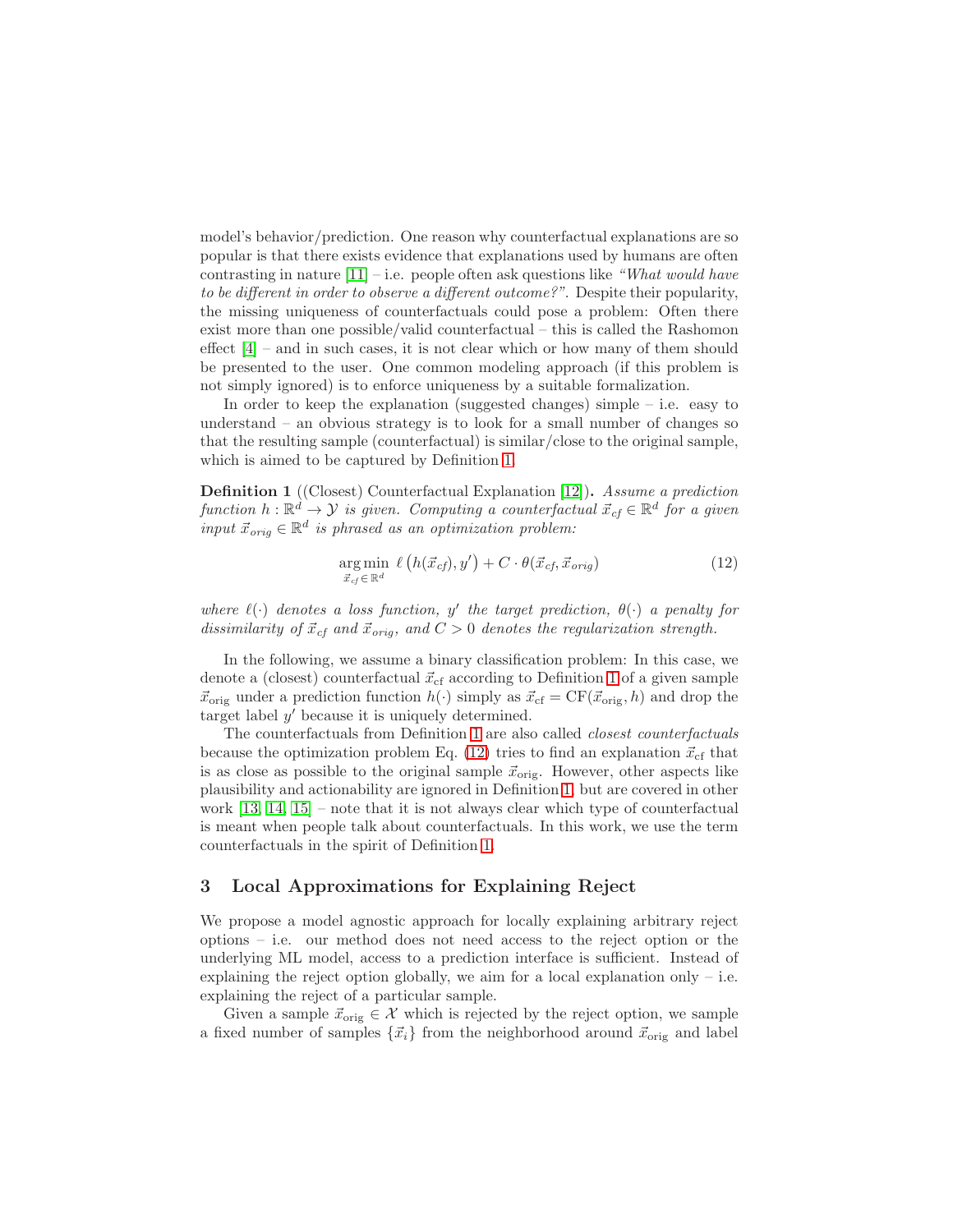each sample whether it is also rejected or not:

$$
y_i = \begin{cases} 1 & \text{if } r(\vec{x}_i) < \theta \\ 0 & \text{otherwise} \end{cases} \qquad \forall \, \vec{x}_i \in \mathcal{B}_{\epsilon}(\vec{x}_{\text{orig}}) \tag{13}
$$

where  $\mathcal{B}_{\epsilon}(\vec{x}_{\text{orig}})$  denotes a fixed number of samples in the neighborhood of  $\vec{x}_{\text{orig}}$ . We then fit an interpretable classifier  $h_{\text{local}}$  (e.g. a linear model or a decision tree) to these samples  $\mathcal{D}_{\text{local}} = \{(\vec{x_i}, y_i)\}.$ 

We propose to either use  $h_{\text{local}}(\cdot)$  as an explanation – e.g. using the obtained feature importances or learned decision rules as an explanation –, or a coun-terfactual explanation (see Definition [1\)](#page-4-1)  $\vec{x}_{cf} = CF(\vec{x}_{orig}, h_{local})$  of  $h_{local}(\cdot)$  as an explanation of the reject of  $\vec{x}_{\text{orig}}$ .

Formally, we propose two different realizations of a local explanation Ψ at  $\vec{x}_{\text{orig}}$  under a given reject option  $r(\cdot)$ :

$$
\Psi(r, \vec{x}_{\text{orig}}) = \begin{cases} \text{FRI}(h_{\text{local}}) \\ \text{CF}(\vec{x}_{\text{orig}}, h_{\text{local}}) \end{cases}
$$
(14)

where  $FRI(\cdot)$  denotes the feature relevance as obtained from a given model. In the experiments (Section [4\)](#page-5-0), we empirically evaluate and compare both types of explanations in the experiments (Section [4\)](#page-5-0).

### <span id="page-5-0"></span>4 Experiments

In the following, we empirically evaluate our proposed model agnostic methods for explaining rejects (see Section [3\)](#page-4-0). We do so by considering two different aspects for evaluation:

- We evaluate computational aspects like sparsity of the computed explanations.
- We evaluate the ground truth recovery rate (goodness) of the explanations by evaluating if and how well the explanations match the ground truth – i.e. identifying the relevant features.

In addition, we always evaluate the accuracy of the learned local approximation – i.e. checking if the original sample is also rejected under the local approximation. All experiments are implemented in Python and the implementation is publicly available on  $\text{GitHub}^1$ .

#### 4.1 Data Sets

We consider the following data sets for our empirical evaluation – all data sets are scaled and standardized:

 $1$ <https://github.com/andreArtelt/LocalModelAgnosticExplanationReject>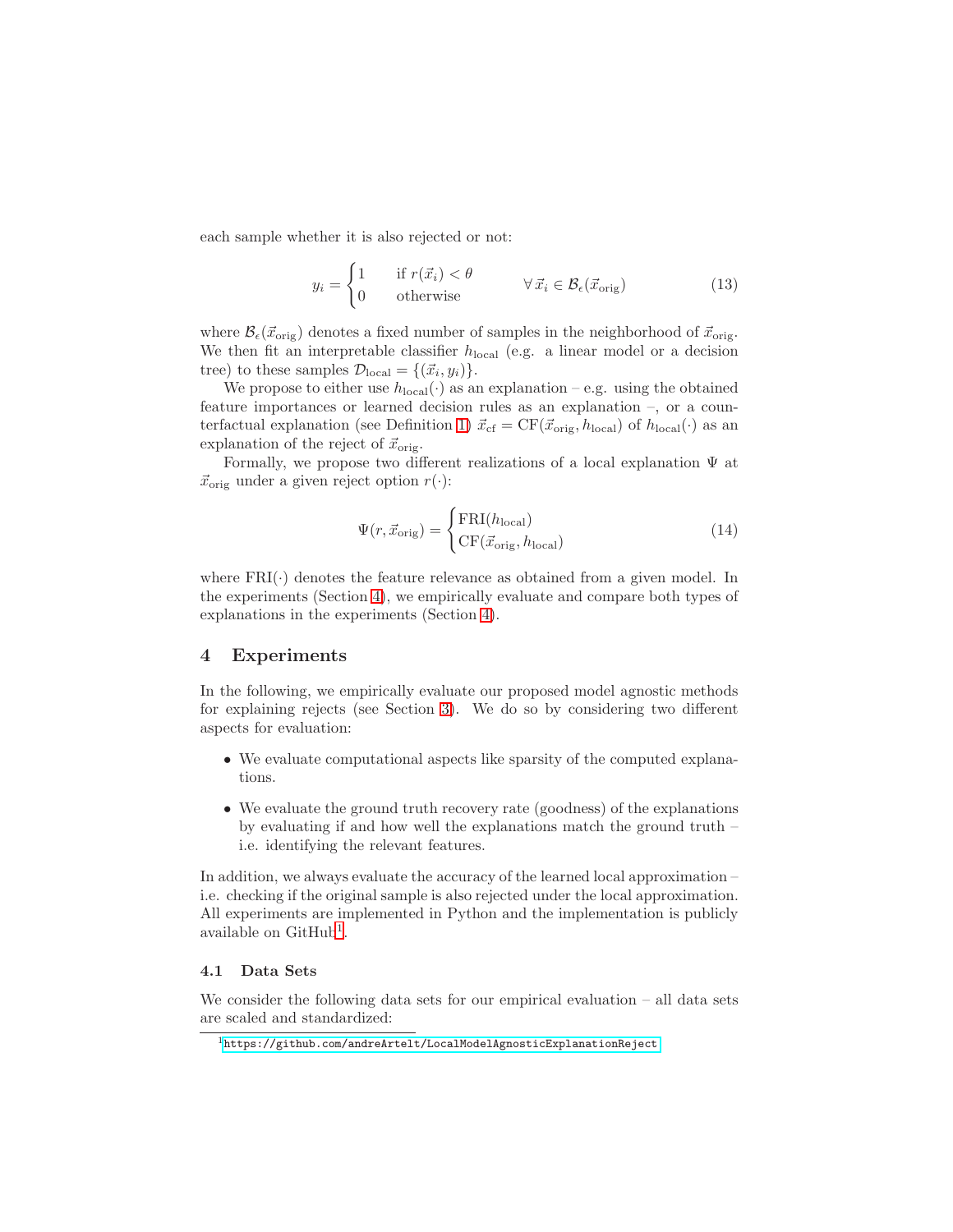### 4.1.1 Wine

The "Wine data set" [\[16\]](#page-10-5) is used for predicting the cultivator of given wine samples based on their chemical properties. The data set contains 178 samples and 13 numerical features such as alcohol and color intensity.

#### 4.1.2 Breast cancer

The "Breast Cancer Wisconsin (Diagnostic) Data Set" [\[17\]](#page-10-6) is used for classifying breast cancer samples into benign and malignant. The data set contains 569 samples and 30 numerical features such as smoothness and compactness.

### 4.1.3 Flip

This data set [\[18\]](#page-10-7) is used for the prediction of fibrosis. The set consists of samples of 118 patients and 12 numerical features such as blood glucose, BMI and total cholesterol. As the data set contains some rows with missing values, we chose to replace these missing values with the corresponding feature mean.

### 4.1.4 t21

This data set [\[19\]](#page-10-8) is used for early diagnosis of chromosomal abnormalities, such as trisomy 21, in pregnant women. The data set consists of 18 numerical features such as heart rate and weight, and contains over 50000 samples but only 0.8 percent abnormal samples (e.g. cases of trisomy  $21$ ) – i.e. it is highly imbalanced.

#### 4.2 Setup

Since our method (see Section [3\)](#page-4-0) is completely model agnostic, we evaluate it on a set of diverse classifiers: k-nearest neighbors classifier (kNN), Gaussian naive Bayes classifier (GNB), random forest classifier (RandomForest). Whereby we always use conformal prediction (see Section [2.1\)](#page-1-1) for realizing a credibility based reject option Eq. [\(11\)](#page-3-4).

In order to make a fair comparison between the efficacy of the methods we perform hyperparameter tuning in order to find the best performing model parameters. This includes the hyperparameters of the respective classifiers, which are obtained by a grid search on each of them. Additionally, we try to find an appropriate rejection threshold by using the Knee/Elbow method [\[20\]](#page-10-9) for finding a reasonable cut-off point. Using the Kneedle algorithm [\[20\]](#page-10-9), we can find an appropriate rejection threshold by determining the "optimal" threshold in the ARC by finding the so-called knee-point. In a real world scenario the threshold might be tuned to allow for a more relaxed or strict rejection scenario, however for the purpose of our research finding the knee point gives us a fairly good approximation of what would usually be considered an appropriate or well performing rejection threshold.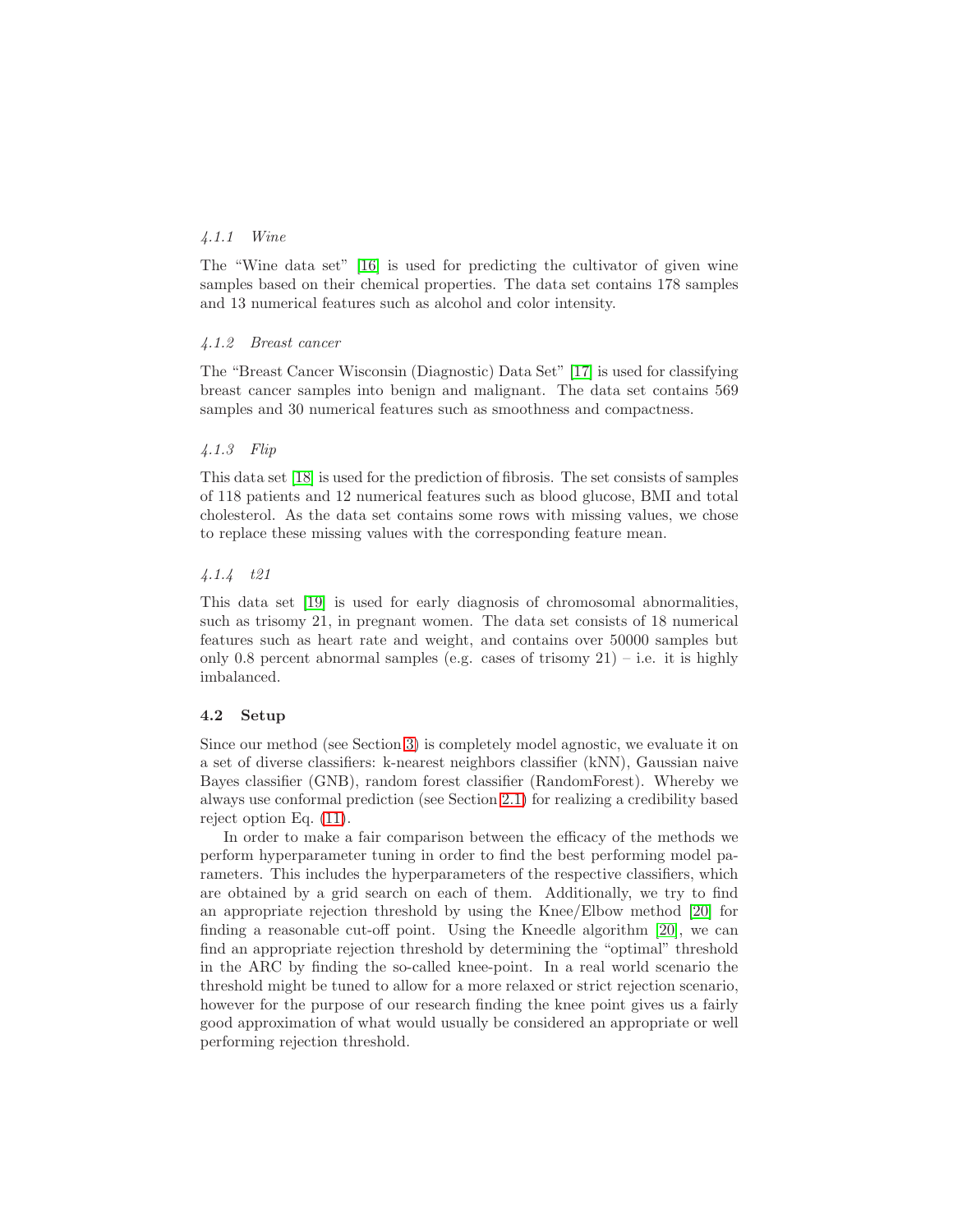We run all experiments in a 5-fold cross validation to get meaningful and statistically reliable results – we consider every possible combination of data set and classifier. We use a decision tree classifier for the computation of the local approximation. After fitting the classifier, we apply the reject option to all samples from the test set and compute explanations for those that are rejected by the reject option. As proposed in Section [3,](#page-4-0) we always compute two explanations: feature relevance profile as obtained from the local approximation – we use the Gini importance as obtained from the decision tree classifier – and a counterfactual explanation under this local approximation.

Algorithmic Properties When evaluating algorithmic properties, we not only compute the accuracy  $-$  i.e. is the prediction of the local approximation consistent with the prediction of the original model –, but also compute the sparsity  $(l_0\text{-norm})$  of both explanations.

Goodness of Explanations For evaluating the goodness of the explanations, we create scenarios with known ground truth as follows: For each data set, we select a random subset of features (30%) and perturb these in the test set by adding Gaussian noise – we then check which of these samples are rejected due to the noise (i.e. applying the reject option before and after applying the perturbation), and compute explanations of these samples only. Finally, we evaluate for both explanations how many of the relevant features (from the known ground truth) are recovered and included in the explanation.

### 4.3 Results & Discussion

When reporting the results, we use the following abbreviations:  $FeatImp$  – Feature importances as obtained from the local approximation;  $C_f$  – Counterfatual explanation. Note that we round all values to two decimal points.

Algorithmic Properties We report the mean accuracy and sparsity in Table [1.](#page-8-0) We observe that the local approximation is usually sufficiently good (although some combinations of model and data set seem to be more challenging) and the final explanations are very sparse  $-$  i.e. we obtain low-complexity explanations. Furthermore, we observe that counterfactual explanations of the local approximation are consistently sparser than the obtained feature importance.

Goodness of Explanations The mean recall of correctly recovered relevant features is given in Table [2.](#page-8-1) First, we observe that the perturbation does not strongly affect the accuracy. Next, we observe that both explanations have trouble to recover all perturbed features – although the feature importance explanation recovers consistently more perturbed features than the counterfactual explanations. The reasons for this are two-fold: First, because we optimized sparsity (i.e. getting low-complexity explanations), the explanations contain very few features only and are therefore likely to miss some perturbed features.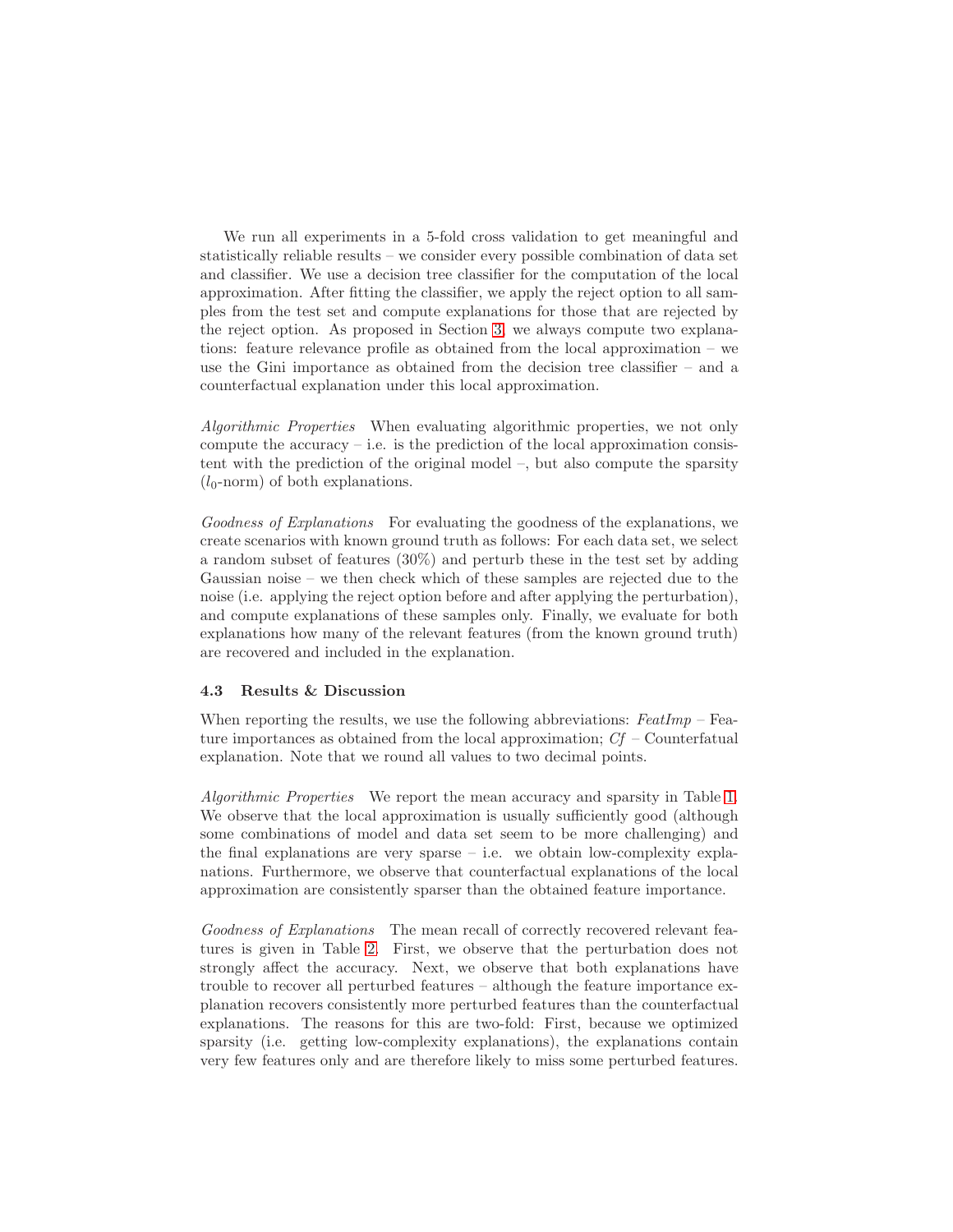|                     | DataSet              | Accuracy        | FeatImp         | Cf              |
|---------------------|----------------------|-----------------|-----------------|-----------------|
|                     | Wine                 | $0.80 \pm 0.16$ | $4.5 \pm 1.98$  | $1.25 \pm 0.23$ |
|                     | <b>Breast Cancer</b> | $0.92 \pm 0.0$  | $5.12 \pm 1.66$ | $1.25 \pm 0.19$ |
| kNN                 | t21                  | $0.96 \pm 0.00$ | $3.9 \pm 3.43$  | $1.07 \pm 0.27$ |
|                     | Flip                 | $0.31 \pm 0.07$ | $5.21 \pm 1.13$ | $1.00 \pm 0.00$ |
|                     | Wine                 | $0.92 \pm 0.00$ | $4.57 + 1.17$   | $1.11 + 0.10$   |
| <b>GNB</b>          | <b>Breast Cancer</b> | $0.88 \pm 0.00$ | $3.83 + 1.38$   | $1.07 \pm 0.07$ |
|                     | t21                  | $0.78 \pm 0.15$ | $1.12 \pm 1.71$ | $0.71 \pm 0.26$ |
|                     | Flip                 | $0.83 \pm 0.01$ | $1.73 \pm 0.54$ | $1.00 \pm 0.00$ |
|                     | Wine                 | $0.8 \pm 0.16$  | $3.26 + 1.64$   | $1.43 \pm 0.37$ |
| <b>RandomForest</b> | <b>Breast Cancer</b> | $1.00 \pm 0.00$ | $1.07 \pm 2.35$ | $0.52 \pm 0.48$ |
|                     | t21                  | $0.95 \pm 0.00$ | $3.75 \pm 2.59$ | $1.22 \pm 0.30$ |
|                     | Flip                 | $0.50 \pm 0.06$ | $5.05 \pm 1.33$ | $1.05 \pm 0.05$ |

<span id="page-8-0"></span>Table 1: Algorithmic properties – Mean (incl. variance) accuracy and sparsity – larger values are "better" for accuracy, while smaller values are "better" for sparsity.

<span id="page-8-1"></span>Table 2: Goodness of explanations – Mean (incl. variance) recall of correctly identified relevant features (larger numbers are better).

|                     | <i>DataSet</i>       | Accuracy        | FeatImp         | Cf              |
|---------------------|----------------------|-----------------|-----------------|-----------------|
|                     | Wine                 | $0.75 \pm 0.15$ | $0.53 \pm 0.03$ | $0.28 \pm 0.15$ |
|                     | <b>Breast Cancer</b> | $0.89 + 0.02$   | $0.50 + 0.04$   | $0.23 + 0.12$   |
| kNN                 | t21                  | $0.78 \pm 0.02$ | $0.56 + 0.03$   | $0.36 \pm 0.15$ |
|                     | Flip                 | $0.40 \pm 0.14$ | $0.30 \pm 0.08$ | $0.04 \pm 0.03$ |
|                     | Wine                 | $0.85 + 0.04$   | $0.56 + 0.06$   | $0.43 + 0.18$   |
| <b>GNB</b>          | Breast Cancer        | $0.97 + 0.0$    | $0.39 + 0.09$   | $0.23 + 0.12$   |
|                     | t21                  | $0.60 + 0.24$   | $0.45 + 0.13$   | $0.36 \pm 0.15$ |
|                     | Flip                 | $0.91 \pm 0.01$ | $0.40 \pm 0.14$ | $0.38 \pm 0.18$ |
|                     | Wine                 | $1.00 \pm 0.00$ | $0.51 + 0.13$   | $0.39 \pm 0.16$ |
| <b>RandomForest</b> | <b>Breast Cancer</b> | $1.00 \pm 0.00$ | $0.18 + 0.08$   | $0.16 \pm 0.09$ |
|                     | t21                  | $0.62 \pm 0.11$ | $0.58 \pm 0.05$ | $0.50 \pm 0.15$ |
|                     | Flip                 | $0.61 \pm 0.08$ | $0.54 \pm 0.08$ | $0.38 \pm 0.15$ |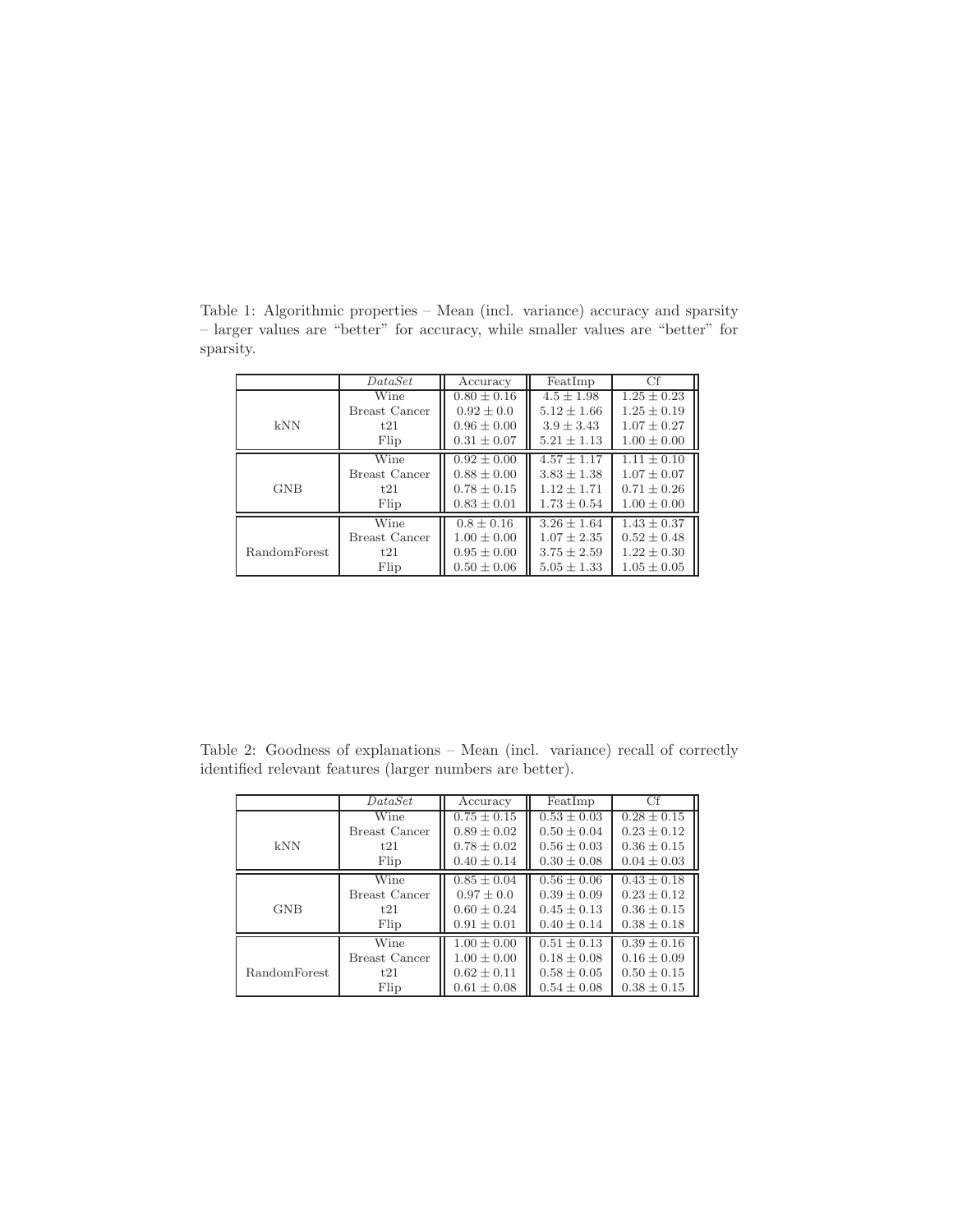Second, it seems that the local approximation is not sensitive enough to the applied perturbations – the accuracy is pretty high, but still the explanations have trouble identifying all perturbed features.

### <span id="page-9-5"></span>5 Summary & Conclusion

In this work, we proposed a model agnostic approach for explaining reject options: we proposed to use a local approximation of the reject option and explain the reject locally either by the local approximation itself (assuming that this local approximation is interpretable) or by counterfactual explanations of this local approximation. We empirically evaluated these two explanations methods under computational as well as qualitative aspects. We observed reasonable performance of both explanations – in particular counterfactual explanations were able to come up with low complexity explanations but identified fewer of the relevant features.

The empirical evaluation in this work focuses on computational proxies only. However, it still remains unclear if and how useful our proposed explanations are to humans. Since it is difficult to phrase "usefullness" as a scoring function, a proper use study is needed. We leave this aspects as future work.

### <span id="page-9-0"></span>References

- [1] Ahmad EL Sallab, Mohammed Abdou, Etienne Perot, and Senthil Yogamani. Deep reinforcement learning framework for autonomous driving. Electronic Imaging, 2017(19):70– 76, 2017.
- <span id="page-9-1"></span>[2] Amir E. Khandani, Adlar J. Kim, and Andrew Lo. Consumer credit-risk models via machine-learning algorithms. Journal of Banking & Finance, 34(11), 2010.
- <span id="page-9-2"></span>[3] Panagiotis Stalidis, Theodoros Semertzidis, and Petros Daras. Examining deep learning architectures for crime classification and prediction. abs/1812.00602, 2018.
- <span id="page-9-4"></span><span id="page-9-3"></span>[4] Christoph Molnar. Interpretable Machine Learning. 2019.
- [5] Andr´e Artelt, Johannes Brinkrolf, Roel Visser, and Barbara Hammer. Explaining reject options of learning vector quantization classifiers, 2022.
- <span id="page-9-6"></span>[6] Kilian Hendrickx, Lorenzo Perini, Dries Van der Plas, Wannes Meert, and Jesse Davis. Machine learning with a reject option: A survey. arXiv preprint arXiv:2107.11277, 2021.
- <span id="page-9-7"></span>[7] Glenn Shafer and Vladimir Vovk. A tutorial on conformal prediction. J. Mach. Learn. Res., 9:371–421, 2008.
- <span id="page-9-8"></span>[8] Henrik Linusson, Ulf Johansson, Henrik Boström, and Tuve Löfström. Classification with reject option using conformal prediction. In Pacific-Asia Conference on Knowledge Discovery and Data Mining, pages 94–105. Springer, 2018.
- [9] Marco Túlio Ribeiro, Sameer Singh, and Carlos Guestrin. "why should I trust you?": Explaining the predictions of any classifier. In Balaji Krishnapuram, Mohak Shah, Alexander J. Smola, Charu C. Aggarwal, Dou Shen, and Rajeev Rastogi, editors, Proceedings of the 22nd ACM SIGKDD International Conference on Knowledge Discovery and Data Mining, San Francisco, CA, USA, August 13-17, 2016, pages 1135–1144. ACM, 2016.
- [10] Marco Túlio Ribeiro, Sameer Singh, and Carlos Guestrin. Anchors: High-precision model-agnostic explanations. In Sheila A. McIlraith and Kilian Q. Weinberger, editors, Proceedings of the Thirty-Second AAAI Conference on Artificial Intelligence, (AAAI-18), the 30th innovative Applications of Artificial Intelligence (IAAI-18), and the 8th AAAI Symposium on Educational Advances in Artificial Intelligence (EAAI-18), New Orleans, Louisiana, USA, February 2-7, 2018, pages 1527–1535. AAAI Press, 2018.